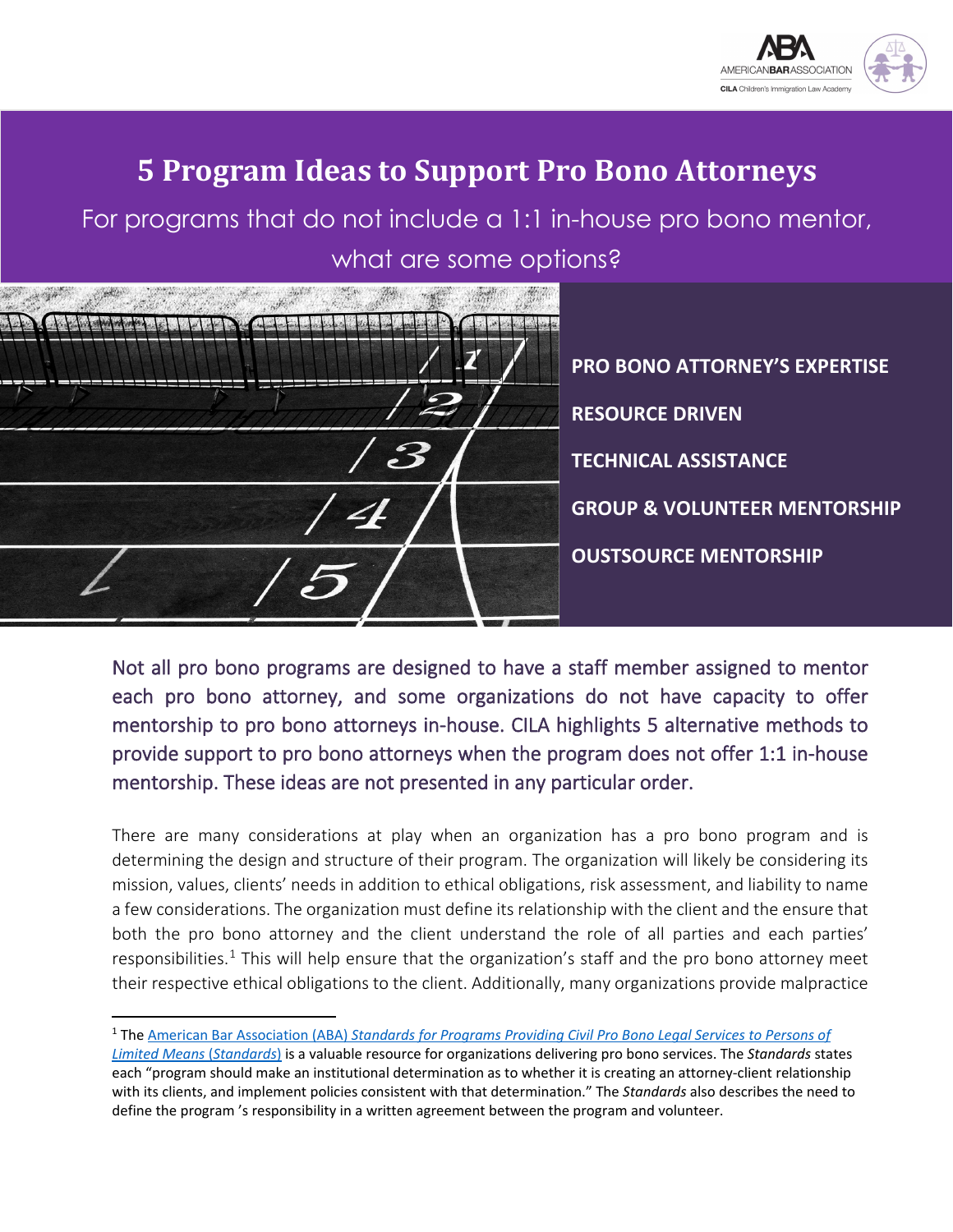insurance for pro bono attorneys, and whether the organization provides malpractice coverage to pro bono attorneys may impact the degree of involvement the organization would like to have or needs to have in a pro bono case or project to mitigate risk to the organization. These considerations along with others will likely impact which of the following approaches the organization would like to utilize and will also likely impact the types of projects the organization offers in its pro bono program. Again, it is imperative to have clear communication regarding each parties' role and the scope of services and expectations from the outset.

## 1. PRO BONO ATTORNEY'S EXPERTISE

While the ability to offer mentorship or technical assistance in a pro bono program can be helpful, it is not the only way to run a pro bono program, and sometimes the purpose of the program by design may not necessitate the need for pro bono mentorship or technical assistance. Programs can intentionally seek out pro bono attorneys with a particular skill set or experience to work on something outside of the organization's wheelhouse to further enhance and expand the ability of the organization to meet clients' needs. In this scenario, there may not be a need for pro bono mentorship or technical assistance since the pro bono attorney would be the expert on the subject. In this model, if a program can specifically recruit experienced pro bono attorneys to help serve the organization's clients and needs, the program will likely be able to spend less time and resources training pro bono attorneys.

## 2. RESOURCE DRIVEN

One way to support pro bono attorneys is to provide resources and/or trainings. One option is for an organization to focus on their ability to provide resources and/or trainings to pro bono attorneys. The organization can create the materials in-house or provide the pro bono attorneys with materials created by CILA or other organizations focused on legal trainings.

Resources can focus on the substantive law, skills-based trainings, topics related to working with children and practicing with cultural competency, as well as tools to help the pro bono attorney learn more and connect with others in the field such as sharing suggested immigration law listservs and associations to join. CILA has recently issued a new [Pro Bono Guide](http://www.cilacademy.org/wp-content/uploads/2020/08/CILA-Rept-Final-Web.pdf) that programs can provide to pro bono attorneys as a helpful resource.

#### **Key Places to Find Resources:**

- **[Children's Immigration Law Academy \(CILA\)](http://www.cilacademy.org/)**
- **[Immigrant Advocates Network \(IAN\)](http://www.immigrationadvocates.org/probono/)**
- **[Immigrant Legal Resource Center \(ILRC\)](http://www.ilrc.org/)**
- **[American Immigration Council \(AIC\)](http://www.americanimmigrationcouncil.org/)**
- **[Catholic Legal Immigration Network Inc.](https://cliniclegal.org/)  [\(CLINIC\)](https://cliniclegal.org/)**
- **[Vera Institute of Justice](http://www.vera.org/securing-equal-justice/supporting-immigrants)**

#### **Listservs & Associations:**

- **[LIRS "Children in Immigration Proceedings"](http://lists.lirs.org/mailman/listinfo/childimmigration) listserv**
- **Facebook groups: UC Defenders Group, Nerdy Immigration Lawyers, Immigration Attorneys, and CAMi589**
- **AILA (members only) listservs: Nonprofit and Removal Defense**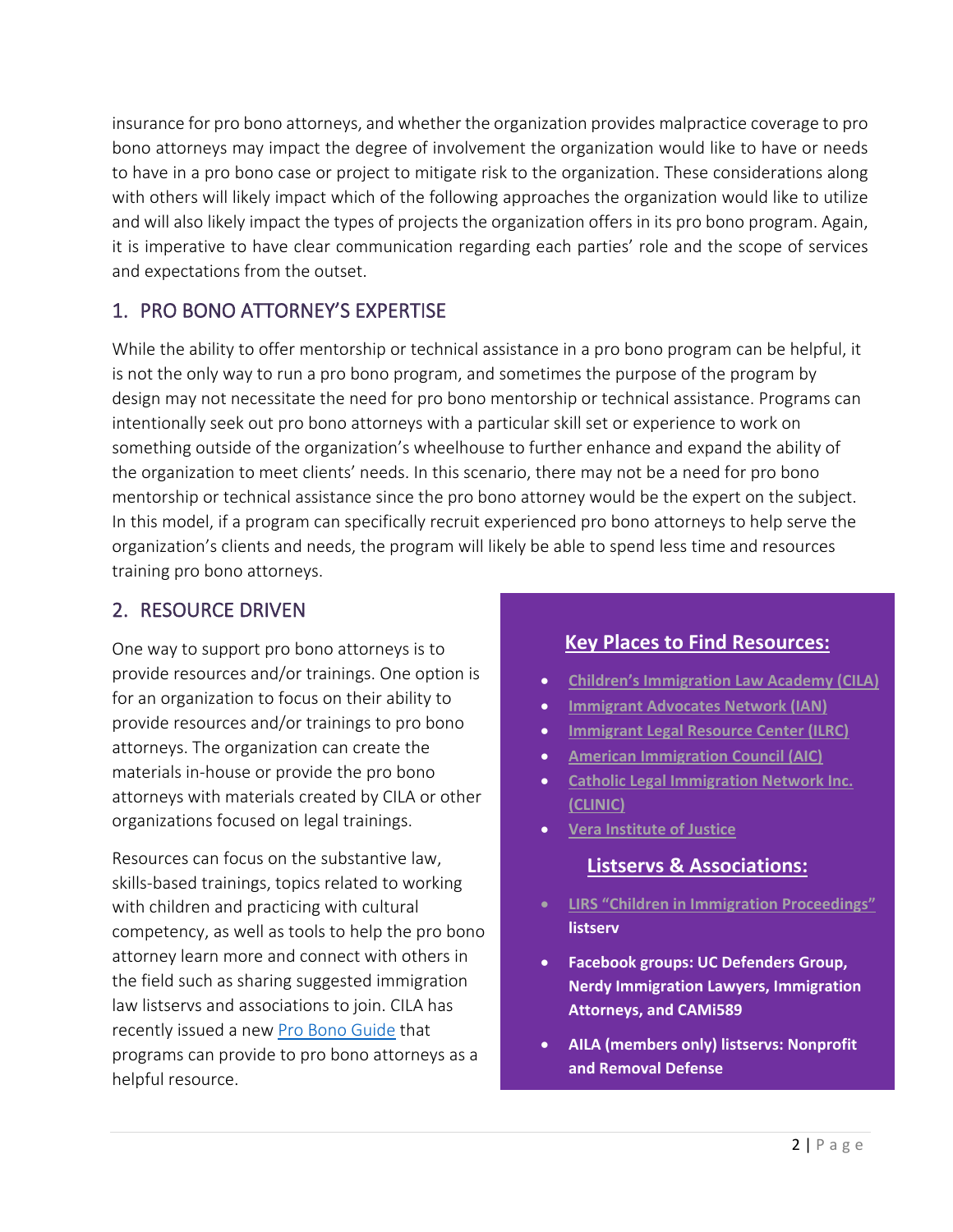If the organization chooses to primarily support pro bono attorneys by providing resources and/or trainings, it might impact the type of pro bono projects that the organization offers. For example, if the pro bono program is created to focus on a discrete task or a specific part of a case, providing resources may be an effective way of supporting the pro bono attorney because the resources and/or trainings will also be specifically tailored to that topic or part of the case. Attorneys have ethical obligations relating to competency, meeting deadlines, representing client's interests, etc. in all matters including pro bono cases.<sup>[2](#page-2-0)</sup> Providing resources is one way a program can help pro bono attorneys become competent in the subject of law, and an organization may choose to focus their efforts on offering resources if that fits well within their program and the pro bono opportunities they offer.

## 3. TECHNICAL ASSISTANCE

Organizations can choose to provide technical assistance instead of mentorship in their pro bono programs. In this model, pro bono attorneys could contact the organization to answer discrete questions about a case without monitoring the progress of the case. Additionally, the organization could set the scope of the services they offer. For example, the organization could choose to offer technical assistance regarding a wide range of topics such as substantive legal questions, case strategy, and best practices on working with unaccompanied children. Alternatively, the organization could limit their technical assistance service to questions regarding asylum law or Special Immigrant Juvenile Status considering a specific state's laws, for example, depending on the organization's needs and pro bono program. If an organization chooses to offer technical assistance rather than 1:1 mentorship, this could impact the type of pro bono opportunities the organization offers. For example, the organization may choose to offer projects regarding a specific issue so their technical assistance can also focus on that topic.

One idea for pro bono programs is to offer a live chat option for pro bono attorneys where the organization sets office hours for example, and during those times either a staff member or a pro bono attorney is available to answer technical assistance questions regarding cases. CILA recently spoke with Texas Legal Services Center (TLSC) regarding the Texas Law Help [Live Chat](https://texaslawhelp.org/node/192) function, which they coordinate to provide free legal advice, information, and referrals to attorneys in Texas. Live chats could be integrated into pro bono programs to offer a structured way to provide support and information to pro bono attorneys. Read more about live chats including TLSC's process and options for a technology platform in CILA's feature on this [model.](http://www.cilacademy.org/wp-content/uploads/2020/09/Texas-Legal-Chat-Summary-08.31.20-FINAL-1.pdf)

<span id="page-2-0"></span><sup>2</sup> ABA *[Model Rules of Professional Conduct](https://www.americanbar.org/groups/professional_responsibility/publications/model_rules_of_professional_conduct/model_rules_of_professional_conduct_table_of_contents/)* Rule 1.1 governs "Competence," Rule 1.2 discusses "Scope of Representation and Allocation of Authority Between Client and Lawyer," and Rule 1.3 covers "Diligence." The only ethical rule that differs for pro bono matters relates to conflicts in limited scope representation with Rule 6.5 "Nonprofit and Court-Annexed Limited Legal Services Programs."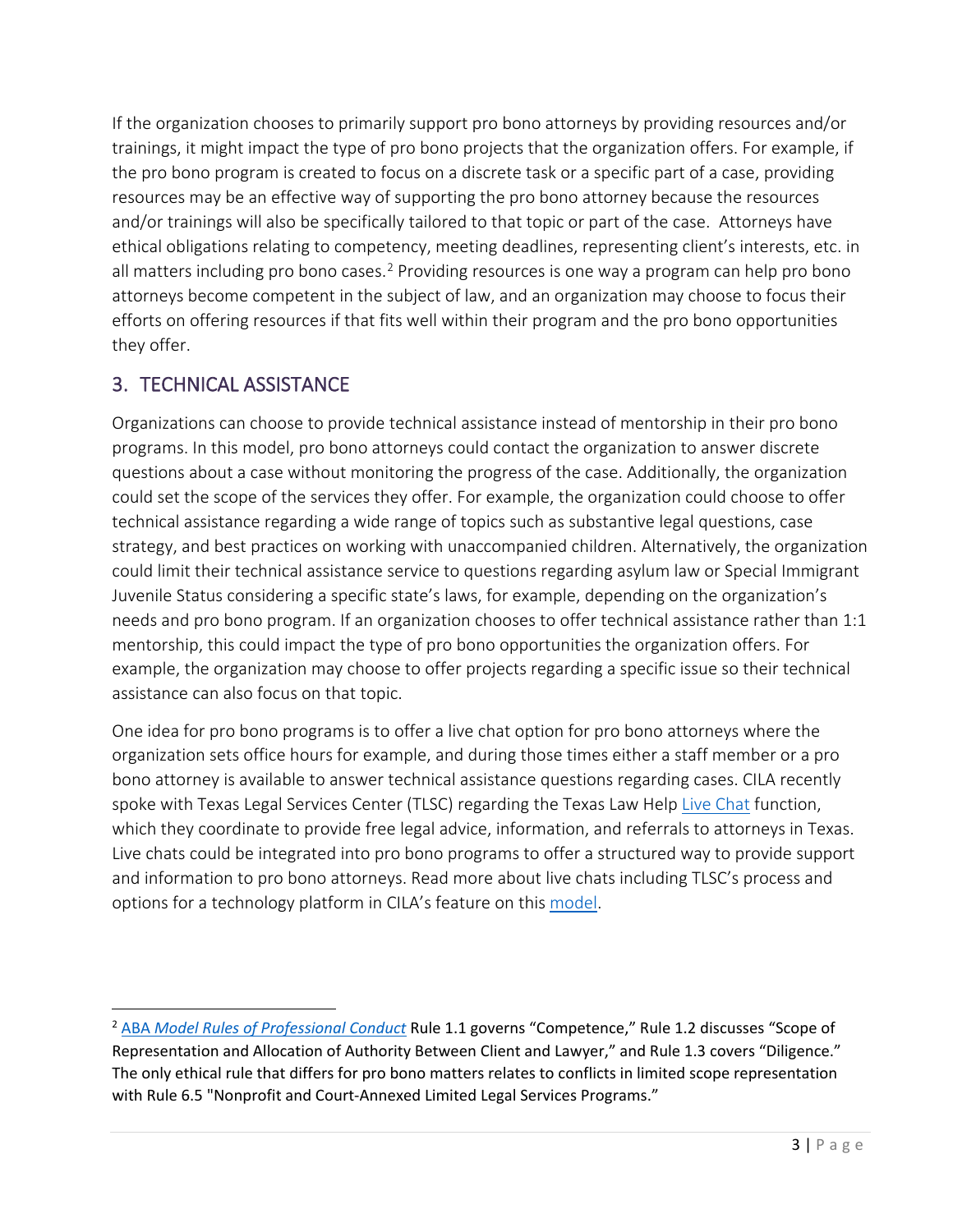CILA is a technical assistance provider in Texas to help practitioners and pro bono attorneys working with children and youth in immigration proceedings. CILA can be contacted via our [website](http://www.cilacademy.org/request-assistance/) to answer particular questions about children's immigration cases in Texas.

# 4. GROUP & VOLUNTEER MENTORSHIP

If an organization would like to offer mentorship, but the 1:1 model is not the right fit for the organization, then there are other options. An organization could consider group mentorship where the program establishes a small group of pro bono attorneys led by a staff member, and the staff member helps facilitate mentorship in a group setting and encourages small group collaboration and information sharing. Alternatively, the organization could set up peer-to-peer mentorship in partners or a group setting to encourage pro bono attorneys to work and learn from each other. CILA conducted a survey of pro bono programs earlier this year and published the results on CILA's [website,](http://www.cilacademy.org/pro-bono/creative-models/) and the results included an additional idea for group mentorship. The survey results said, "[o]ne survey participant reported having a monthly pro bono roundtable where attorneys can call in or come in person to ask questions from a mentor team." Learn more program tips from the [survey results.](http://www.cilacademy.org/wp-content/uploads/2020/06/CILA-Survey-Results-5.22.20.pdf)

Another option is to recruit experienced pro bono attorneys specifically to provide mentorship. In CILA's conversation with Cheryl Zalenski, Director for the American Bar Association's (ABA) [Center](https://www.americanbar.org/groups/center-pro-bono/)  [for Pro Bono,](https://www.americanbar.org/groups/center-pro-bono/) she suggested, "[h]opefully, have a group, no matter how small, of experienced attorneys to instead serve as mentor attorneys. This can be beneficial to leverage attorneys not to take cases but to maybe mentor five attorneys, and then they hopefully get experienced enough to work on their own." For example, Kristie-Anne Padron of Catholic Legal Services, Archdiocese of Miami, Inc. (CLS) in Florida shared their model of working with pro bono attorneys on BIA appeals, and in one of their cases, an experienced pro bono attorney served as a volunteer mentor. Read more about CLS's program [here.](http://www.cilacademy.org/wp-content/uploads/2020/07/Discrete-Part-of-Case-Catholic-Legal-Services-Miami-2-final.pdf)

An organization could focus efforts on building connections with local associations to recruit experienced practitioners to serve as pro bono mentors. For instance, organizations could try to partner with AILA local chapters or family law associations or other groups, depending on the organization's needs, to recruit pro bono attorneys to serve as mentors.

# 5. OUTSOURCE MENTORSHIP

There are organizations such as [Immigration Justice Campaign](https://immigrationjustice.us/our-model/how-we-work/) and [VECINA](https://vecina.org/about-us/) which offer mentorship programs along with other services to help complement pro bono programs. If an organization chooses not to offer in-house mentorship, one option is to work with one of these organizations, for example, to provide that service in their pro bono programs.

Zalenski also suggested, "maybe there are opportunities to partner with another organization even in a different state that has this capacity to do this over technology to connect over great distances to provide that service." Read more of Zalenski's tips in CILA's Q&A with her featured [here.](http://www.cilacademy.org/wp-content/uploads/2020/06/Interview-with-Cheryl-Zalenski-5.21.20-final-cz.pdf) There may be additional opportunities to partner with other legal service providers to offer mentorship